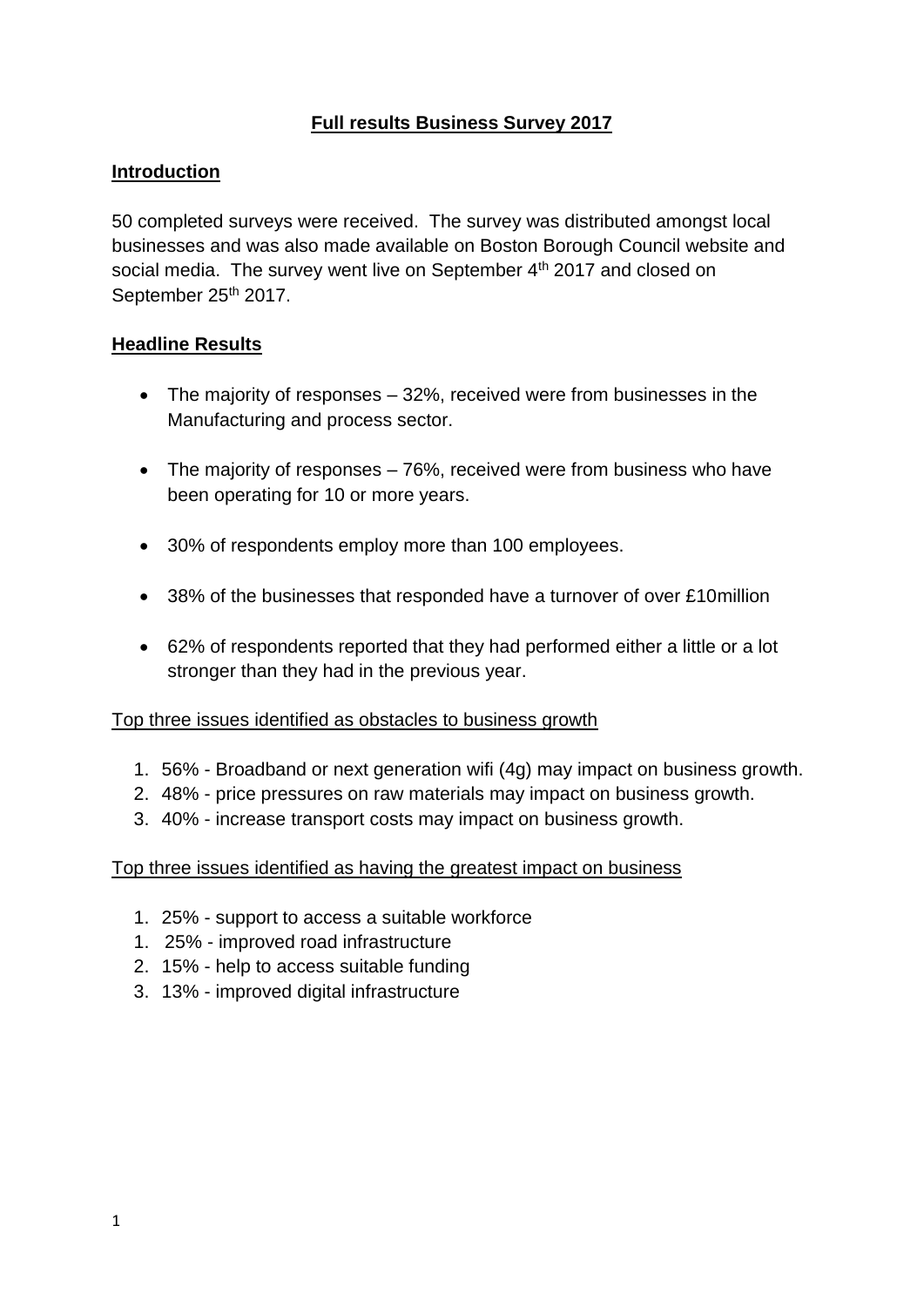# **Full Results**

## **Q1. Which sector does your business operate in?**

| Agriculture                | 2%  |
|----------------------------|-----|
| Construction               | 4%  |
| Distribution and storage   | 6%  |
| Manufacturing and          | 32% |
| process (including food    |     |
| related)                   |     |
| Professional and technical | 8%  |
| service                    |     |
| Retail                     | 14% |
| Administrative and support | 6%  |
| service activities         |     |
| Human health and social    | 2%  |
| work activities            |     |
| Other (specified below)    | 26% |

#### **Full list of other comments:**

- Butterfly Hospice
- Nature conservation
- Housing management and new supply
- Recycling
- Animal boarding service (cats)
- Media
- Engineering
- Tourism attracting visitors to Boston's water ways. Boston Belle River and Sea Trips
- Leisure and Tourism
- Manufacturing, Processing, Distribution and Storage
- Transportation
- Education
- **•** Graphic Design
- Packaging producer and supplier to all local business sectors

#### **Q2. How long has your business been operating in the borough of Boston?**

| $0-5$ years  | 12% |
|--------------|-----|
| 6-9 years    | 12% |
| 10-14 years  | 14% |
| $15 +$ years | 62% |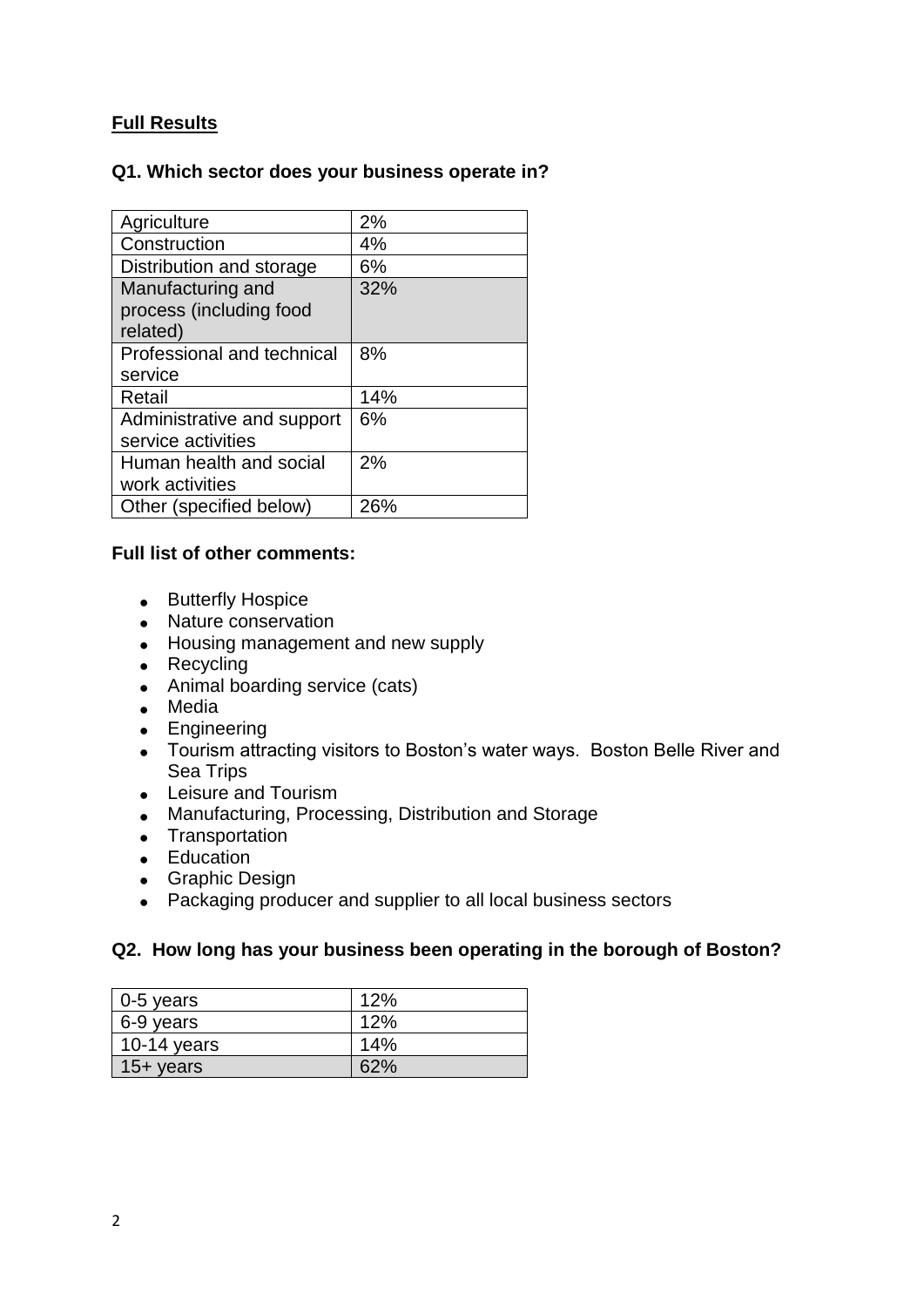**Q3. How many employees do you have within your operations here in the borough of Boston (full time or part time/casual)?**

| Self employed with no employees | 10% |
|---------------------------------|-----|
| $1 - 5$                         | 12% |
| $6 - 10$                        | 10% |
| $11 - 20$                       | 14% |
| $21 - 50$                       | 12% |
| 51-100                          | 12% |
| 101-250                         | 16% |
| $250+$                          | 14% |

## **Q4. What is your approximate business annual turnover?**

| Less that £100,000    | 14% |
|-----------------------|-----|
| £100,001 - £250,000   | 4%  |
| £250,001 - £500,000   | 8%  |
| £500,001 - £1 million | 8%  |
| Up to £5m             | 12% |
| Up to £10m            | 8%  |
| $£10m +$              | 38% |
| Prefer not to say     | 8%  |

## **Q5. How has your business performed over the last 12 months compared to the previous 12 months?**

| A lot weaker      | 2%  |
|-------------------|-----|
| Slightly weaker   | 26% |
| About the same    | 31% |
| A little stronger | 46% |
| A lot stronger    | 16% |

# **Q6. Looking forward over the next 12 months, your business performance will be?**

| A lot weaker      | N/A |
|-------------------|-----|
| Slightly weaker   | 17% |
| About the same    | 25% |
| A little stronger | 40% |
| A lot stronger    | 19% |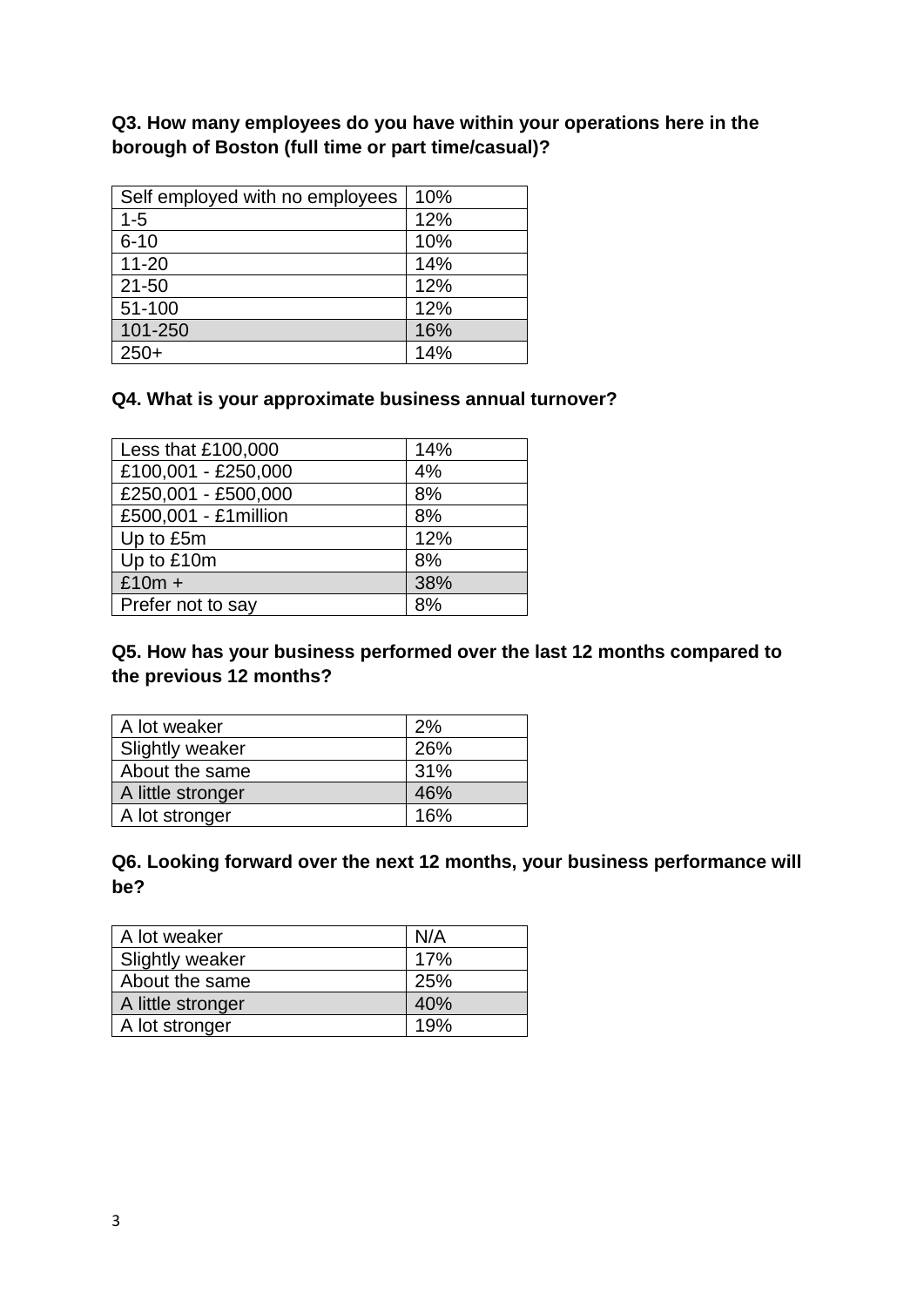## **Q7. What do you perceive are the main obstacles that will impact on your business growth (1= majority priority, 12 = least priority)**

Main obstacles (responded with 1-4)

- 38% of respondents indicated that accessing finance may impact on business growth.
- 56% of respondents indicated that Broadband or next generation wifi (4g) may impact on business growth.
- 40% of respondents indicated that increase transport costs may impact on business growth.
- 32% of respondents indicated that increasing production may impact on business growth.
- 32% of respondents indicated that a lack of training may impact on business growth.
- 26% of respondents indicated that licensing and regulation may impact on business growth.
- 26% of respondents indicated that planning policy may impact on business growth.
- 33% of respondents indicated that power availability or capacity may impact on business growth.
- 48% of respondents indicated that price pressures on raw materials may impact on business growth.
- 38% of respondents indicated that suitable premises/facilities may impact on business growth.

## Identified as less of an issue (responded with 9-12)

- 46 % of respondents indicated that accessing finance may have less of an impact on business growth.
- 24% of respondents indicated that Broadband or next generation wifi (4g) may have less of an impact on business growth.
- 22% of respondents indicated that increase transport costs may have less of an impact on business growth.
- 34% of respondents indicated that increasing production may have less of an impact on business growth.
- 32% of respondents indicated that a lack of training may have less of an impact on business growth.
- 48% of respondents indicated that licensing and regulation may have less of an impact on business growth.
- 46% of respondents indicated that planning policy may have less of an impact on business growth.
- 35% of respondents indicated that power availability or capacity may have less of an impact on business growth.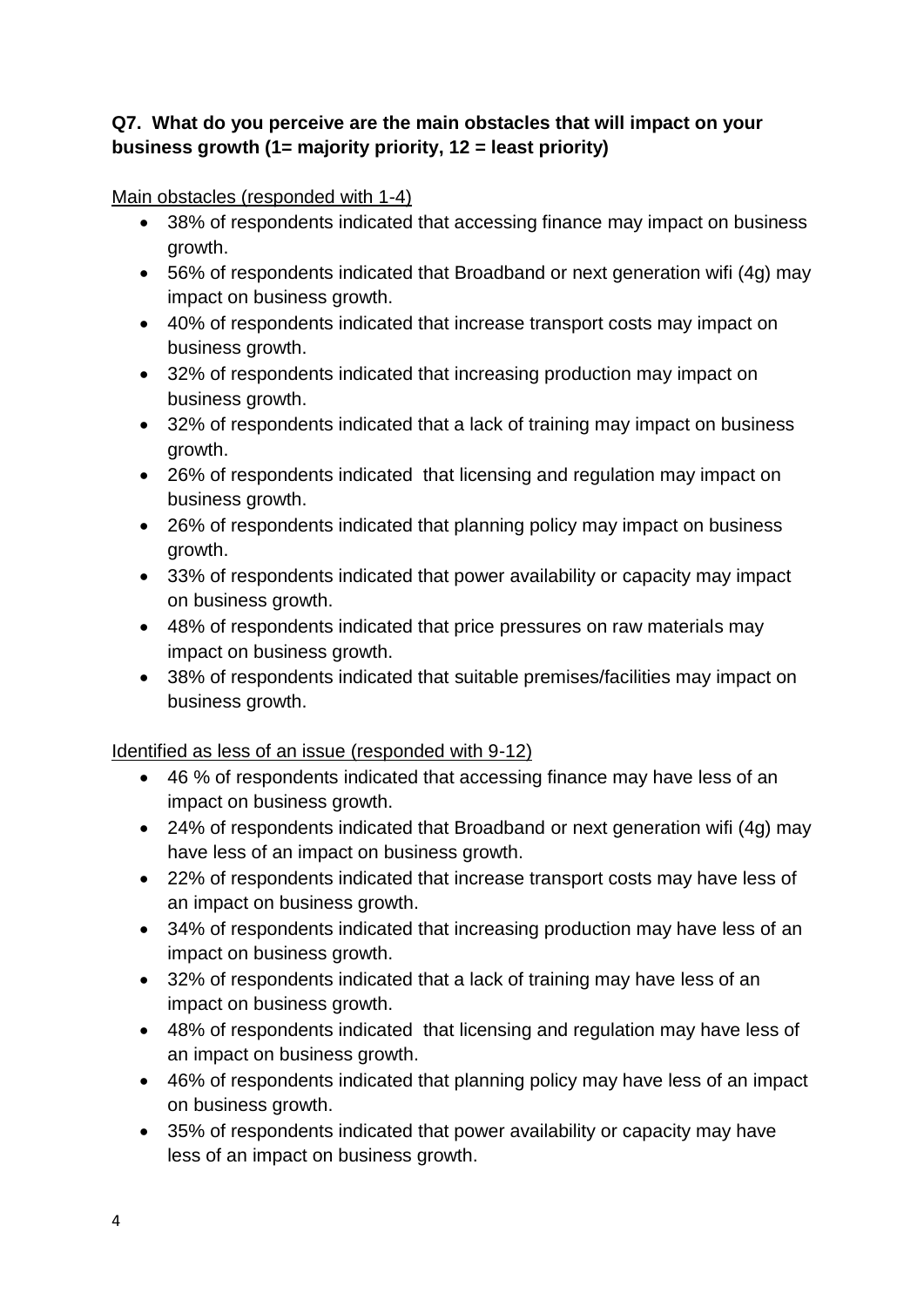- 24% of respondents indicated that price pressures on raw materials may have less of an impact on business growth.
- 35% of respondents indicated that suitable premises/facilities may have less of an impact on business growth.

Full results in below table: -

|                                |               | $\mathbf{2}$ | 3   | 4   | 5   | 6   | 7   | 8   | 9   | 10  | 11  | 12  |
|--------------------------------|---------------|--------------|-----|-----|-----|-----|-----|-----|-----|-----|-----|-----|
| Accessing finance              | 16            | 6%           | 12% | 4%  | 2%  | 4%  | 2%  | 8%  | 6%  | 14% | 4%  | 22% |
|                                | $\frac{9}{6}$ |              |     |     |     |     |     |     |     |     |     |     |
| Broadband or next generation   | 21%           | 10%          | 10% | 15% | 2%  | 4%  | 6%  | 6%  | 8%  | 8%  | 2%  | 6%  |
| wifi $(4g)$                    |               |              |     |     |     |     |     |     |     |     |     |     |
| Increase transport cost        | 6%            | 14%          | 10% | 10% | 8%  | 10% | 10% | 8%  | 4%  | 6%  | 2%  | 10% |
| <b>Business rates</b>          | 12%           |              | 12% | 8%  | 12% | 18% | 4%  | 6%  | 8%  | 2%  | 6%  | 10% |
| Increasing production          | 6%            | 6%           | 10% | 10% | 6%  | 8%  | 10% | 8%  | 4%  | 12% | 4%  | 14% |
| Lack of training               | 4%            | 8%           | 6%  | 14% | 8%  | 10% | 12% | 4%  | 14% | 4%  |     | 14% |
| Licensing and regulation       | 10%           |              | 12% | 4%  | 6%  | 2%  |     | 16% | 6%  | 10% | 14% | 18% |
| Planning policy                | 8%            | 2%           | 12% | 4%  | 6%  | 8%  | 6%  | 6%  | 14% | 8%  | 10% | 14% |
| Power availability or capacity | 6%            | 6%           | 13% | 8%  | 4%  | 15% | 6%  | 6%  | 6%  | 8%  | 8%  | 13% |
| Price pressures on raw         | 16%           | 8%           | 14% | 10% | 6%  | 14% | 2%  | 4%  | 6%  | 4%  | 6%  | 8%  |
| materials                      |               |              |     |     |     |     |     |     |     |     |     |     |
| Suitable premises/facilities   | 4%            | 12%          | 4%  | 8%  | 4%  | 15% | 4%  | 13% | 4%  | 6%  | 6%  | 19% |
| Other - specified below: -     |               |              |     |     |     |     |     |     |     |     |     |     |

Other comments below: -

- Availability and payment rates of agri-environment grant schemes
- Our operations depends a lot on central government regulation
- Poor retail/leisure offer in town centre, competitive ecommerce services and general downturn in consumer spending.
- Local and national economy, especially in respect to wages and Brexit.
- Exchange rates and impact of Brexit.
- Waterways management trees, weeds and mud
- Interest Rates
- Road transport into and through Boston, particularly the A16 and A52
- Recruitment of middle management and supervisory staff due to location of our business
- Exchange rates affecting cost of imported raw material
- Availability of labour. Shortage of skills.
- Labour availability
- Gaining finance to developing the business further
- Work with import/export so other businesses need to be supported so that my job is still viable.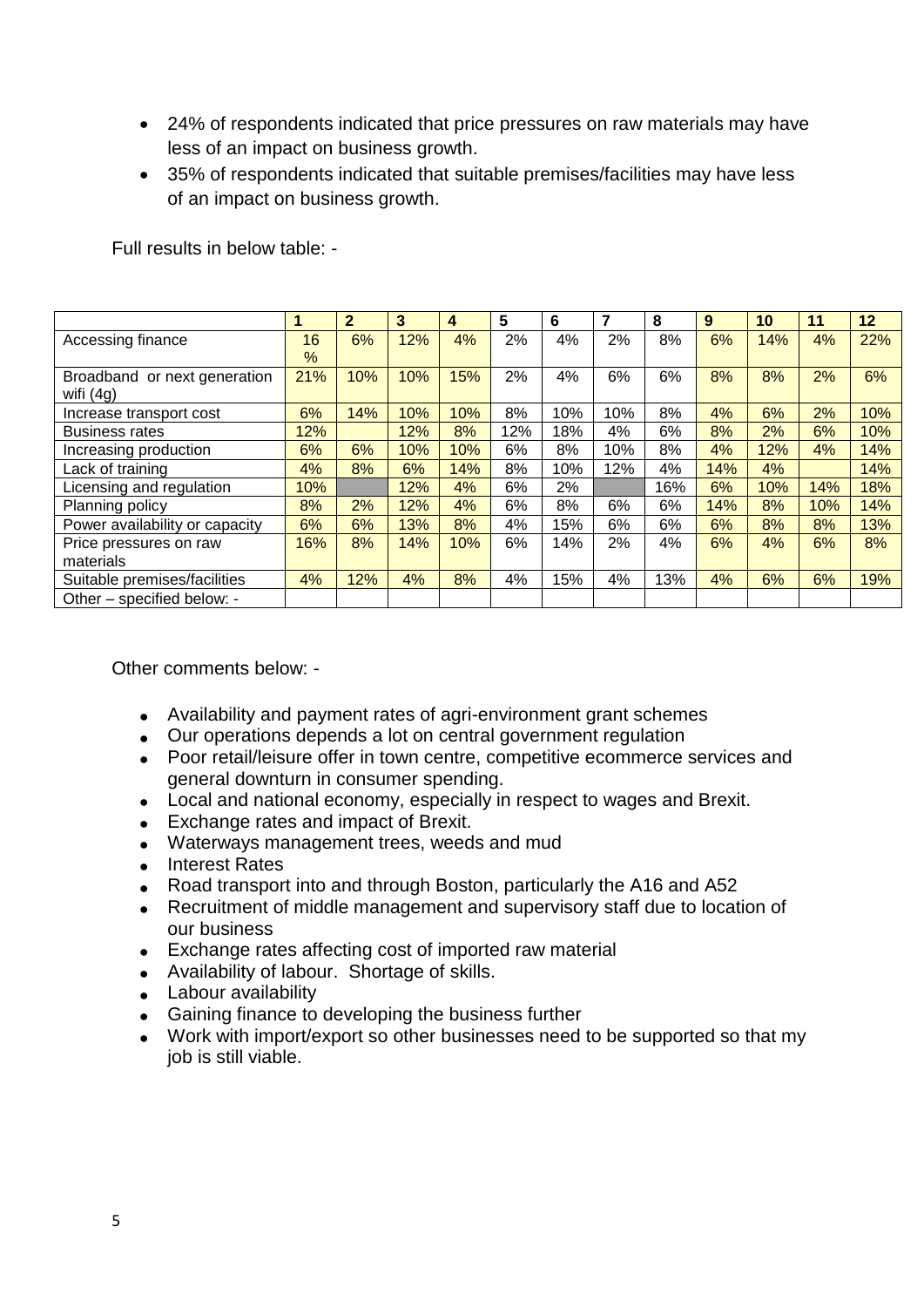## **Q8. What type of support would have the greatest impact on your business productivity and growth?**

| Help to access suitable funding        | 15% |
|----------------------------------------|-----|
| Support to access a suitable workforce | 25% |
| Support to access workforce skills and | 6%  |
| management training programmes         |     |
| Help to improve process efficiency     | 4%  |
| Improved digital infrastructure        | 13% |
| Improved road infrastructure           | 25% |
| Networking events or trade shows       | 8%  |
| Other specified below: -               | 4%  |

- Reduction of overhead and better especially when it is totally unsupported by any infrastructure for transport
- There are no specific needs at present although certain roles have been challenging to recruit to
- Promoting the vibrancy of the Boston retail offer
- Boston multifunctional Barrier with a Lock at the side to enable water level management through town to attract visitors and prevent Fluvial Flooding.
- The next generation of engineers and mechanics and technicians are required to replace high retirement rates due to age of workforce
- We deliver nationwide and import via Boston Dock. Moving product across town from the dock to our premises is hampered by the heavy traffic congestion on John Adams Way, Roads between Boston and motorway network are in poor repair and delay traffic flows on a regular basis
- Despite assertions from Open Reach that Boston is now part of the SuperFast network, broadband service in pockets of Boston is extremely slow.

## **Q9. Do you find it challenging to recruit to certain roles within your business?**

| Entry level (operate or junior roles) | 25% |
|---------------------------------------|-----|
| Supervisory/middle management         | 27% |
| Senior management/executive           | 2%  |
| Technical/professional (entry level)  | 15% |
| Technical/professional (senior level) | 13% |
| No, we have no trouble recruiting     | 19% |

# **Q10. Would you be willing to support initiatives that connect business with education providers at all levels?**

| Yes                                   | 54% |
|---------------------------------------|-----|
| No                                    | 19% |
| Happy to have a conversation about it | 70/ |